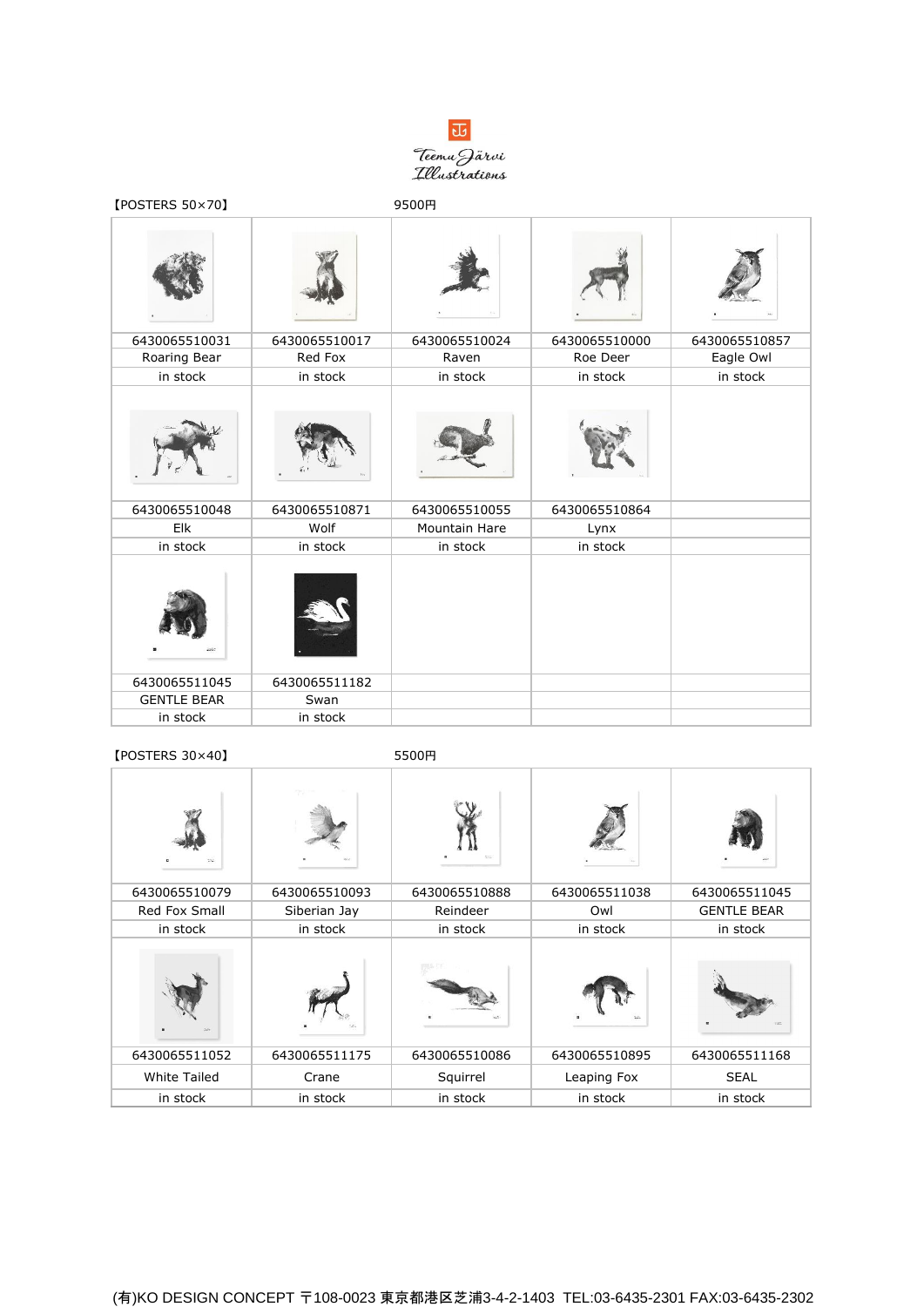| 6430065512950      | 6430065512943      | 6430065512967   | 6430065512974           |  |
|--------------------|--------------------|-----------------|-------------------------|--|
| A TREAT, PLEASE    | <b>EXPLORING</b>   | <b>HAPPY</b>    | <b>ADVENTURES AHEAD</b> |  |
| lot:3              | lot:3              | lot:3           | lot:3                   |  |
| <b>NEW byorder</b> | NEW byorder        | NEW byorder     | NEW byorder             |  |
|                    |                    |                 |                         |  |
| 6430065511465      | 6430065512073      | 6430065512066   |                         |  |
| PINE CONE          | <b>GOAT WILLOW</b> | <b>PONDWEED</b> |                         |  |
|                    | lot:3              | lot:3           |                         |  |
| in stock           |                    | NEW byorder     |                         |  |
|                    |                    |                 |                         |  |
| 6430065512363      | 6430065512387      | 6430065512370   | 6430065512356           |  |
| LILY OF THE VALLEY | <b>BUTTERFLY</b>   | <b>ASH</b>      | <b>FOX CUB</b>          |  |
| in stock           | in stock           | in stock        | in stock                |  |

【Poster Plywood 24×30】 7500円

| 6430065510116  | 6430065510123 | 6430065511083 | 6430065511366 | 6430065511359 |
|----------------|---------------|---------------|---------------|---------------|
| Squirrel       | Badger        | European Hare | Roe Deer      | FoxCub        |
|                |               |               |               | lot: 2        |
| in stock       | in stock      | in stock      | in stock      | by order      |
| [Art Cards A5] |               | 1000円         |               |               |
|                |               |               |               |               |

| $\mathcal{M}$ | $-1$          |               |               |  |
|---------------|---------------|---------------|---------------|--|
|               |               |               |               |  |
| 6430065510260 | 6430065510253 | 6430065510277 | 6430065511434 |  |
| Spruce Cone   | Pine Cones    | Pine Needles  | Pine Branch   |  |
| lot: 2        | lot: 2        | lot: 2        | lot: 2        |  |
| in stock      | in stock      | in stock      | in stock      |  |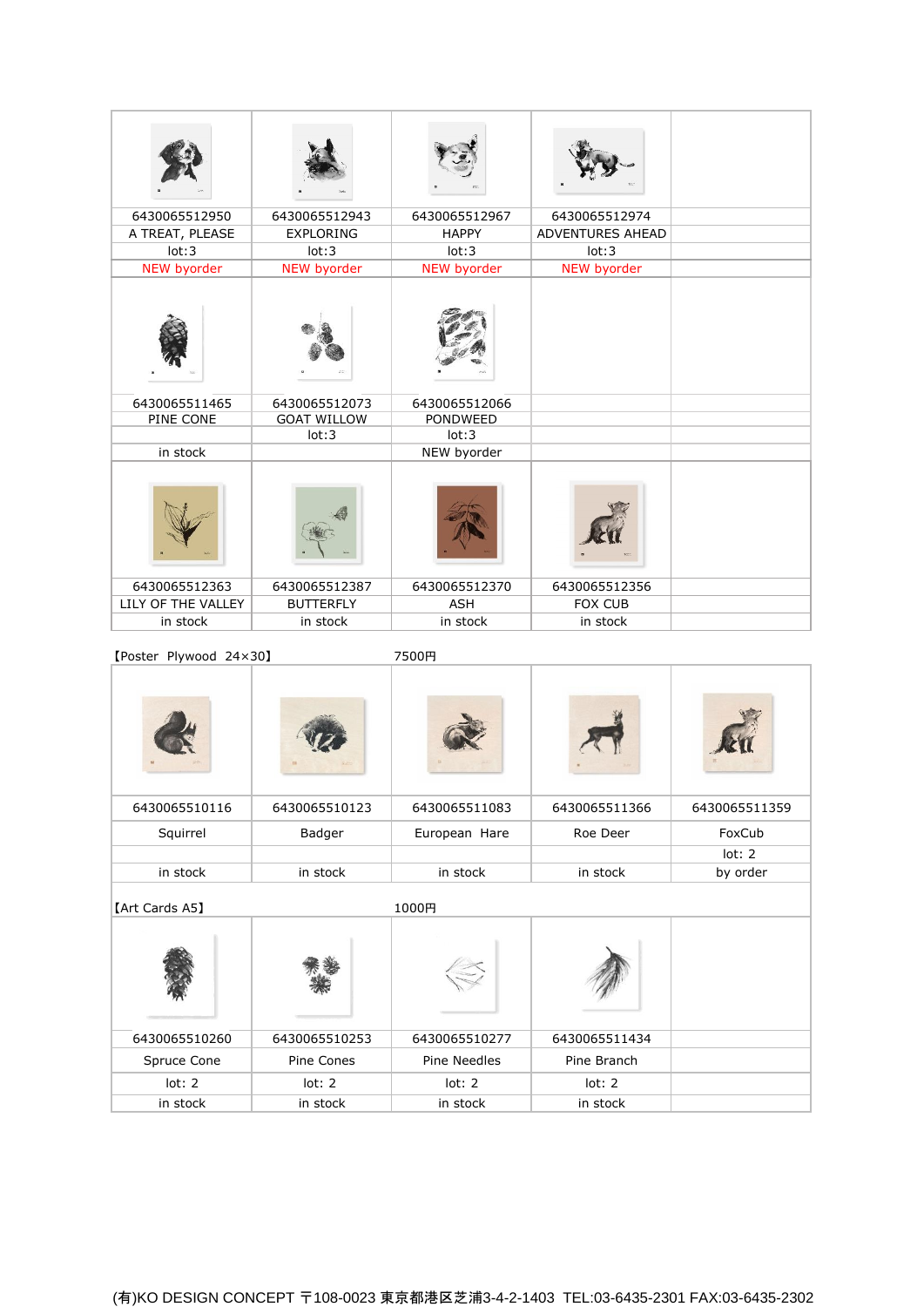| 6430065511427                                                              | 6430065511434                       | 6430065511441                  | 6430065511458                           |  |
|----------------------------------------------------------------------------|-------------------------------------|--------------------------------|-----------------------------------------|--|
| PORCINI MUSHROOM                                                           | <b>MATSUTAKE</b><br><b>MUSHROOM</b> | CHANTARELLE<br><b>MUSHROOM</b> | <b>BLACK TRUMPET</b><br><b>MUSHROOM</b> |  |
| lot: 2                                                                     | lot: 2                              | lot: 2                         | lot: 2                                  |  |
| in stock                                                                   | in stock                            | in stock                       | in stock                                |  |
|                                                                            |                                     |                                |                                         |  |
| 6430065512318                                                              | 6430065512301                       | 6430065512295                  | 6430065512288                           |  |
| <b>CLOVER</b><br>lot: 2                                                    | <b>GOAT WILLOW</b><br>lot: 2        | <b>SPRUCE BRANCH</b><br>lot: 2 | PONDWEED<br>lot: 2                      |  |
| in stock                                                                   | in stock                            | in stock                       | in stock                                |  |
|                                                                            |                                     |                                |                                         |  |
| 6430065512240                                                              | 6430065512257                       | 6430065512264                  | 6430065512271                           |  |
| <b>HAPPY</b>                                                               | <b>FRIENDS</b>                      | PLAYFUL                        | <b>DIVE</b>                             |  |
| lot: 2<br>in stock                                                         | lot: 2<br>in stock                  | lot: 2<br>in stock             | lot: 2<br>in stock                      |  |
| [Art Cards A5 Mini poster sets]                                            |                                     | 3000円                          |                                         |  |
| <b>LEAVES</b><br><b>MINI POSTERS</b><br>開伝<br>$Cov = TIR$<br><b>ATTACH</b> |                                     |                                |                                         |  |
| 6430065512400                                                              |                                     |                                |                                         |  |
| <b>LEAVES</b>                                                              |                                     |                                |                                         |  |
| lot: 2                                                                     |                                     |                                |                                         |  |
| in stock                                                                   |                                     |                                |                                         |  |
| FOX TALES<br>MINI POSTERS<br><b>B</b> New Line Blackston Schemme           |                                     |                                |                                         |  |
| 6430065512394                                                              |                                     |                                |                                         |  |
| <b>FOX TALES</b>                                                           |                                     |                                |                                         |  |
| lot: 2                                                                     |                                     |                                |                                         |  |
| in stock                                                                   |                                     |                                |                                         |  |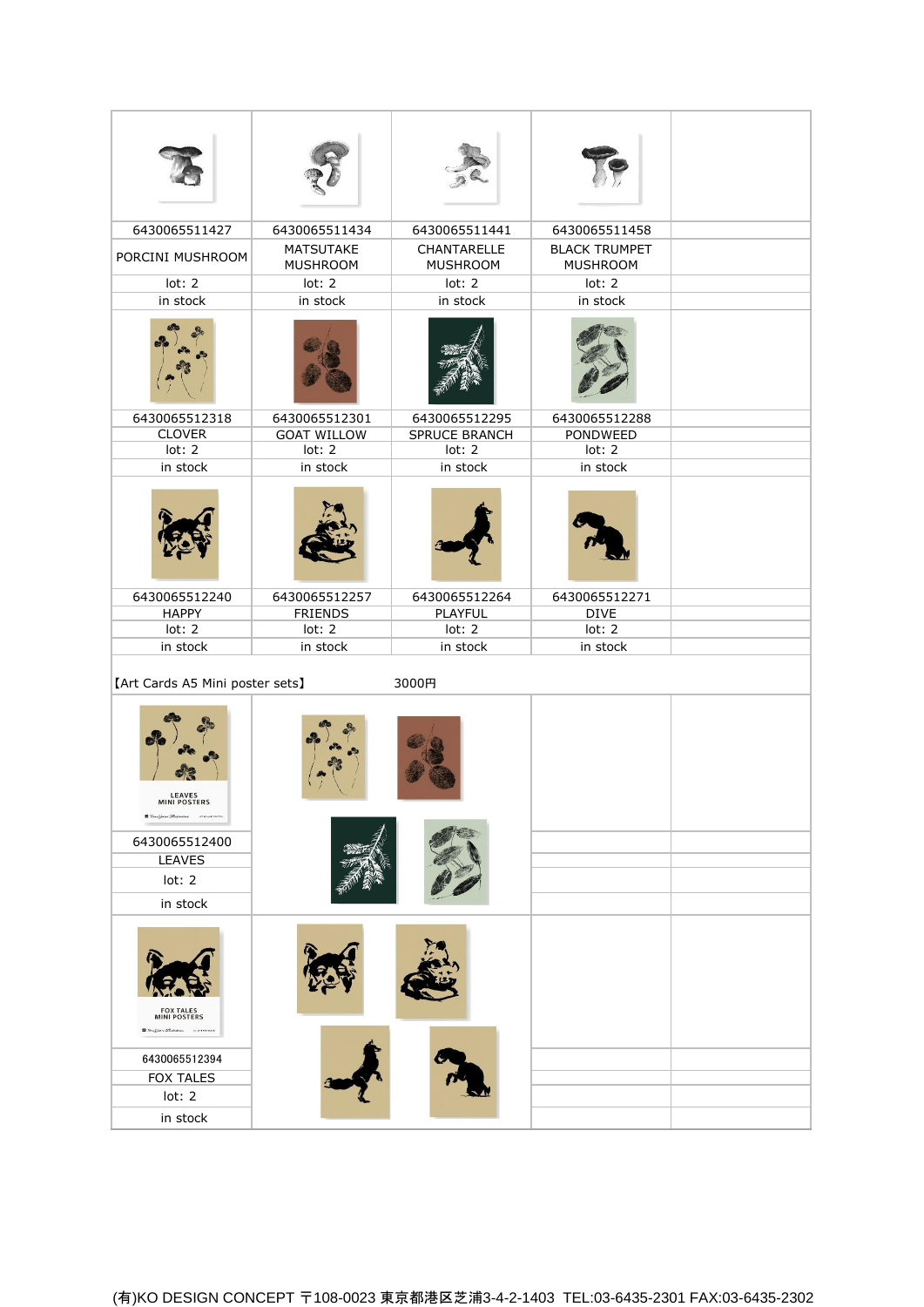| [Postcard sets A6]                                                                         |               | 3000円               |               |               |
|--------------------------------------------------------------------------------------------|---------------|---------------------|---------------|---------------|
| 6430065510918<br><b>FOREST GREETINGS</b><br>lot: 2<br>in stock                             |               |                     |               |               |
| ARCTI<br>GREETI!<br># Grigorian<br>6430065510925<br>ARCTIC GREETINGS<br>lot: 2<br>in stock |               |                     |               |               |
| [Single Postcard A6]                                                                       |               | 500円                |               |               |
|                                                                                            |               |                     |               |               |
| 6430065510130                                                                              | 6430065510147 | 6430065510154       | 6430065510161 | 6430065510178 |
| Mosquito                                                                                   | Lynx          | Squirrel            | Roe Deer      | Mountain Hare |
| lot: 2                                                                                     | lot: 2        | lot: 2              | lot: 2        | lot: 2        |
| in stock                                                                                   | in stock      | in stock            | in stock      | in stock      |
|                                                                                            |               | $1$ , $\sqrt{}$     |               |               |
| 6430065510185                                                                              | 6430065510192 | 6430065510208       | 6430065510215 | 6430065510222 |
| Roaring Bear                                                                               | Red Fox       | Elk                 | Raven         | Siberian Jay  |
| lot: 2                                                                                     | lot: 2        | lot: 2              | lot: 2        | lot: 2        |
| in stock                                                                                   | in stock      | in stock            | in stock      | in stock      |
|                                                                                            |               |                     |               |               |
| 6430065510239                                                                              | 6430065510246 | 6430065511090       | 6430065511106 | 6430065511113 |
| Capercaillie                                                                               | Eagle Owl     | <b>White Tailed</b> | Reindeer      | Badger        |
| lot: 2                                                                                     | lot: 2        | lot: 2              | lot: 2        | lot: 2        |
| in stock                                                                                   | in stock      | in stock            | in stock      | in stock      |